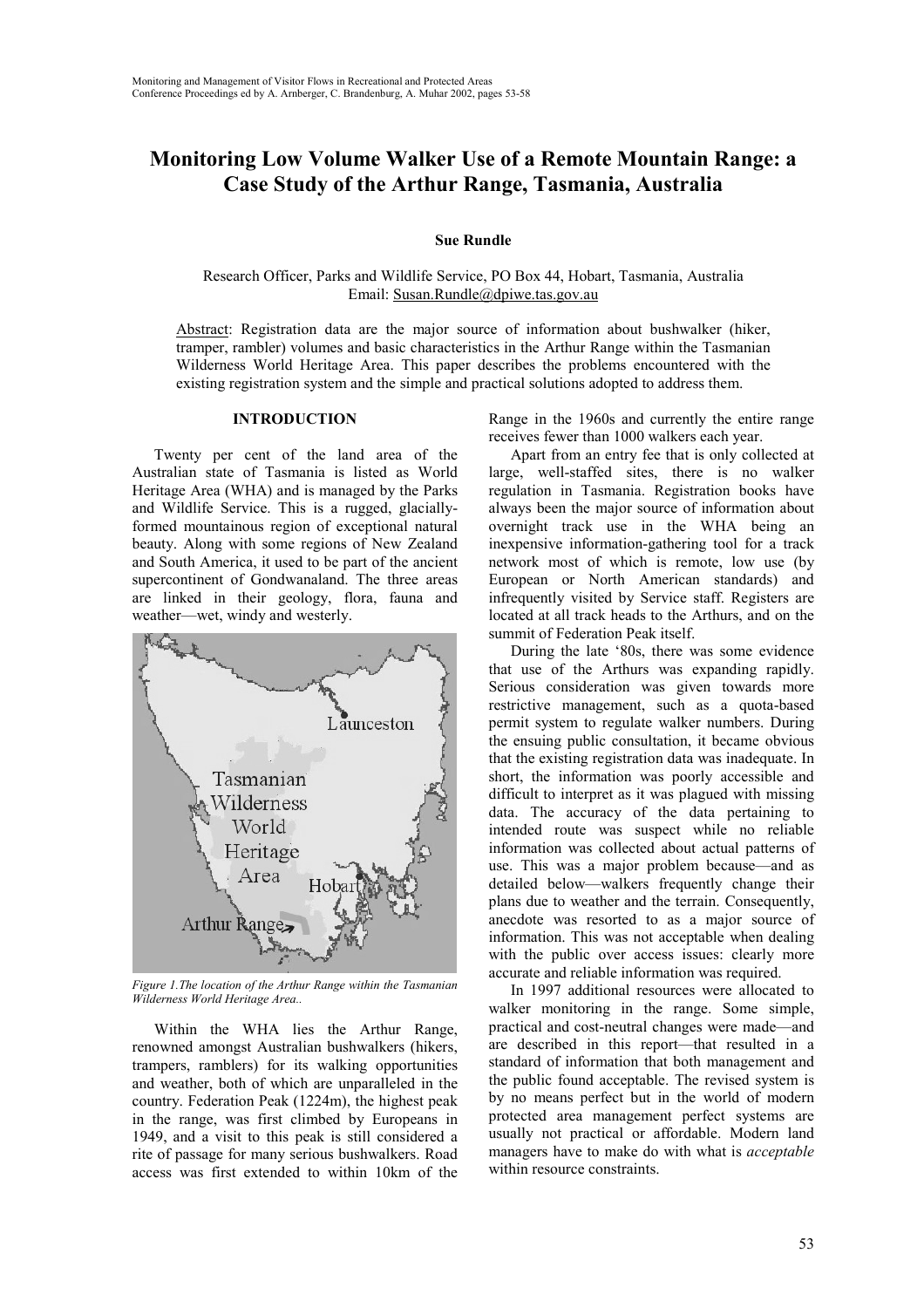

*Figure 2. The division of the Arthur Range into Western and Eastern sections, as noted by the shading..*

## *Topography of the range*

There are three major track heads servicing the range (Scotts Peak, Farmhouse Creek and Tahune, see figure 2). The range itself is divided into eastern and western sections that are treated as two separate destinations by most bushwalkers. Federation Peak is the major destination in the eastern section, and is accessed by either routes L or M. In the Western Arthurs most walkers follow rough tracks along the skyline amongst the glacial lakes and small rugged peaks that feature on that part of the range. Most walkers access the range via route A, and there are three further escape routes, E, K and R, along the range so a large number of permutations of route are possible. Most tracks are formed, with the exception of routes E and R, which are pads or routes only. Given the ruggedness of the range and the ferocious scrub, walkers stay to tracks and routes so that prediction of movement through the range is straightforward if the access and egress points are known.

#### **PROBLEMS AND SOLUTIONS**

As stated in the introduction, there were four problem areas with the available information pertaining to walker use of the Arthurs prior to

1997. These were problems with missing data; lack of knowledge of actual—as opposed to intended patterns of use; perceived unreliability of existing intention information and poor accessibility of data. These problems were addressed by the simple application of information management tools: through better coordination of field operations, changes in register design, data handling and reporting.

#### *System coordination and administration*

A district management boundary bisects the range (figure 2). Both districts had different operational systems and maintenance and collation of registers in the two districts was undertaken independently, even though walkers' routes cross these boundaries at will: many start at a track head in one district and end in the other. One district changed the registers over and collated data every month. The other changed the book over every year and data collation was not undertaken in the district at all.

Frequent field servicing of registers is desirable as this means that missing data due to theft of registers or their running out of pages is minimized. However this must be balanced against the considerable cost of travelling to the register stations. In this example one district was expending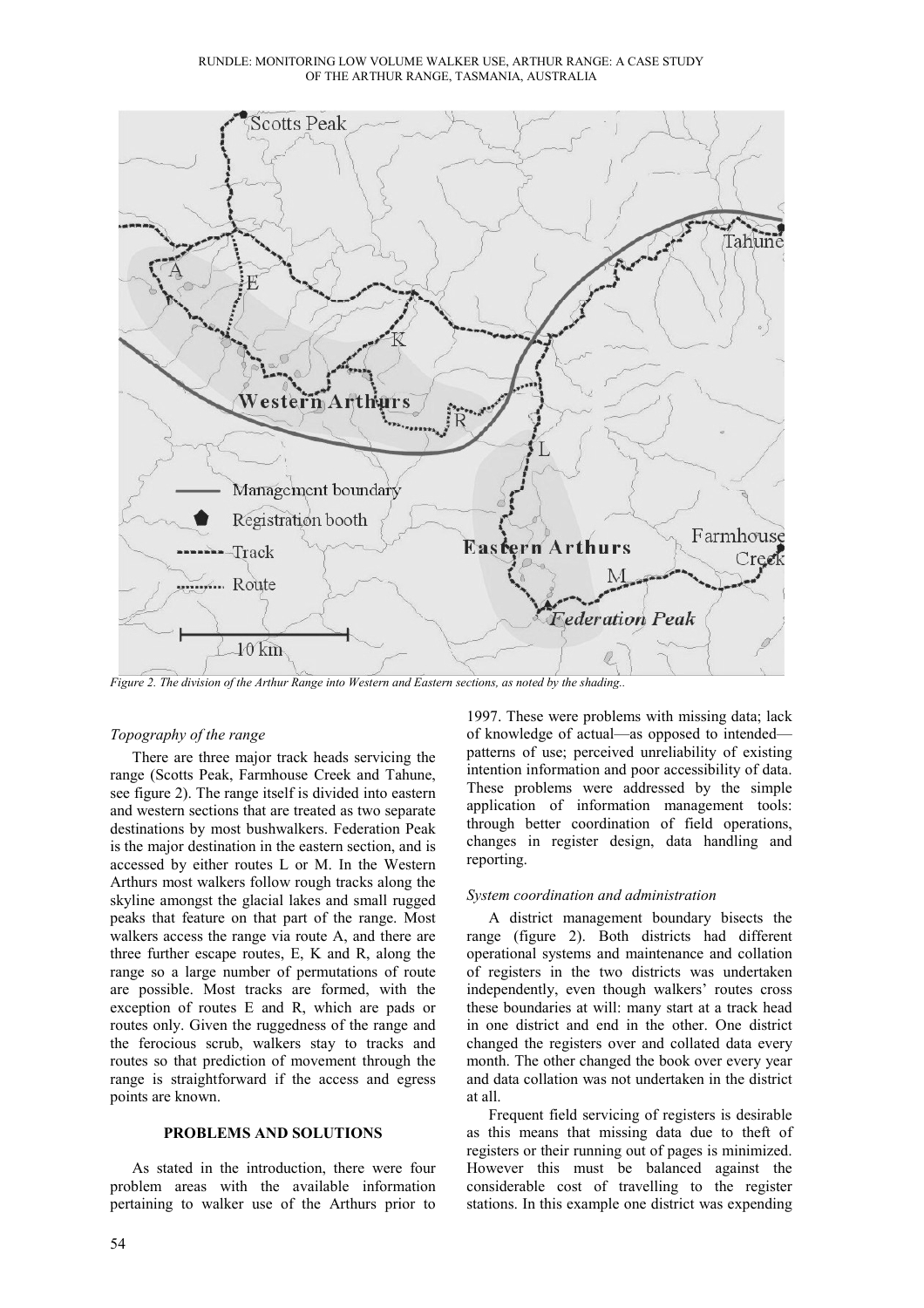too many resources in servicing registers, while the other district was expending too few. The optimum for the two districts was quarterly servicing.

Prior to 1997, districts manufactured their own registers and this required many hours of tedious photocopying and binding. Districts are now supplied with a stock of registers that are made up in head office, and all they need do now is swap over the register during the quarterly visit. This has freed time for district staff. It has also meant that all registers meet a standard format and standard of quality as office equipment in Head Office is usually a higher standard than in the district. Unused pages from old registers are recycled in new registers.

The major paradigm shift of the entire exercise was the recognition that registers from different track heads should not be treated as independent entities, especially when there are through routes connecting them. Failure to recognise this results in *n*-tuple overestimation of walkers on that through route, where *n* represents the number of registers servicing the route. That the registers should be treated independently was something that simply evolved over the lifetime of the Service, but has now been eliminated from all walker monitoring systems maintained by the Service.

Furthermore, prior to 1997 handling the data from the registers was treated as a clerical chore. Data was entered verbatim from the register to database without any data checking. Obtaining valid information from the register requires that the person working with the data is an experienced walker in the area.

What this meant in effect was that all data handling became a head office task. Optimally, districts should be in control of their own data management systems as they have first priority need for the data. However in order to address the problems described above, it was necessary that the work be done in Head Office. In fact, the districts were happy to relinquish the task so long as information was accessible.

## *Register design*

A standard design was devised in 1992. This required the registrant to sign across a row that spanned two A4 pages. While a vast improvement on the blank-page, journal-style logbook it replaced, the 'new' format was contributing to the problem of missing data. Registrants were breaking rows across the two pages; they overlooked columns and they were frequently confronted with books where the wrong pages were bound next to each other. Changing the format to a single, landscape orientated page (figure 3) resulted in better compliance for all items across the row. The width of the page does limit the amount of information that can be requested, but that means that the management agency has to limit their data requests to only the highest priority information.

*Limit information requests to one item per column.* Better compliance results when only one item of information is requested per column. In the 1992 format, we asked for party leader's name and address in the first column. After 1997, we asked for party leader's name in the first (for cross matching parties for through routes) and origin in the second. This resulted in an improvement in compliance from a yearly average of 75% (SD 5.9%) of parties in the 5 years preceding the format change, to a yearly average of 98% (SD 1.0%) over the 4 years since the new format was introduced.

*Use unambiguous column headings.* Use column headings that cannot be misunderstood. For instance, ask for walk start date and finish date rather than 'length of trip in days' which people often interpret as 'number of nights'. Never say that an item is optional, and never include 'if' in a column heading (see below).

| <b>Scotts Peak</b><br>Logbook |                                                                | For search and<br>rescue purposes,<br>in case you are<br>reported overdue |               | The route number may be on the<br>map in front of you.<br>If not, describe your route in<br>'sidetrips/other routes' column |                    |                        |               |                     | Complete on finish of walk          |                          |       |                                         |
|-------------------------------|----------------------------------------------------------------|---------------------------------------------------------------------------|---------------|-----------------------------------------------------------------------------------------------------------------------------|--------------------|------------------------|---------------|---------------------|-------------------------------------|--------------------------|-------|-----------------------------------------|
| Party Leader's<br>Name        | Party Leader's<br>postrode or<br>overseas country<br>of origin | Contact<br>phone no.<br>or car rego                                       | Route<br>No.s | Sidetrips/other routes                                                                                                      | Walk<br>start date | Walk<br>finish<br>date | No.m<br>party |                     | Where did<br>you start<br>the walk? | Return<br>signa-<br>ture | Date  | Where did you<br>actually walk?         |
| Conservato<br>2. Smith        | 5024                                                           | 099<br>9999999                                                            | 31            |                                                                                                                             | 1/1/99             | s                      | 3             | of walk             | bere<br>(with food)                 | zs                       | 41/99 | Lake Oleran<br>return<br>(an Marcine A) |
|                               |                                                                |                                                                           |               |                                                                                                                             |                    |                        |               | ${\rm{final}}$<br>g |                                     |                          |       |                                         |
|                               |                                                                |                                                                           |               |                                                                                                                             |                    |                        |               | complete            |                                     |                          |       |                                         |

*Figure 3. Revised register format*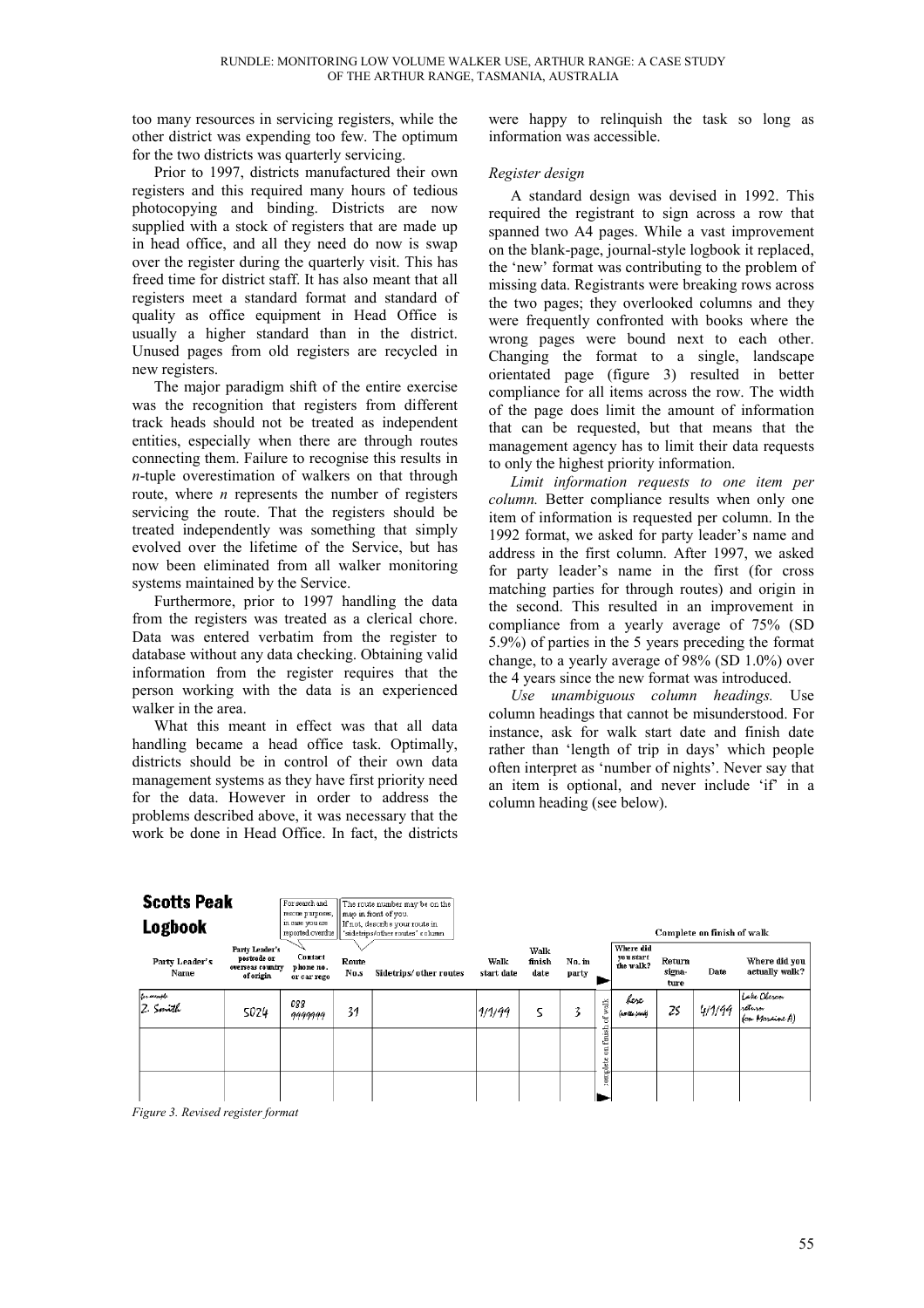*If you want information, ask for it.* As already stated, one of the insurmountable problems with the Arthurs walker data was not knowing what routes were actually walked, as opposed to what was intended. There was no provision within the registers for that information. In 1992, the registers included a column for people to sign out and to state where they started their walk (even though the data was collected it was never systematically used). In 1994, this was expanded to include a date that the trip was finished. Finally, in 1997, a further column was added which asked 'if you changed your walk from your intentions, list actual route here'.

It was found that some registrants were filling in the confirmation columns at the start of the walk. Also, the use of the word 'if' confused some walkers. So, two further changes were made in 1999: the confirmation block was made physically separate from the intentions block in the registration, and the column header was changed to 'where did you actually walk?' (see figure 3). The few remaining entries where walkers fill in the confirmation column at the start of the walk can usually be detected by the characteristics of the handwriting.

Compliance with the 'where did you walk' column was 90% in 1999/00 and 84% in 2000/1. So far, there has been no consistent association between route walked and whether confirmation details are provided. However, of those who did provide these details, about 45% walk a shorter route than intended.

Installing a temporary register on route K for 15 months between 1998 and 2000 validated information obtained in the confirmation section of the register. Almost complete agreement was obtained between details provided in the confirmation columns in the track-head registers and the information collected in the temporary register. This confirmed that those people who confirmed a particular route on route K were physically there. Furthermore, very close agreement has been found between the Federation Peak summit and track-head registers.

## *Use of auxiliary information in registration booths*

Maps are located within each of the permanent registration booths. The more frequently undertaken routes in the area are drawn on the maps and each is given a code number. This can make registration easier for walkers as they just have to write in a number rather than write the route out in painstaking detail. This practice has been in place many years.

For the track manager, however, route codes are only useful if they accurately represent where people are walking. Inappropriate route codes were in place in the Western Arthurs, which lead managers to believe that a certain pattern of use existed when in reality it did not.

The map in the major booth (Scotts Peak) was renewed in September 1997. The old map contained a code that described a circuit that included routes A and E. Prior to 1997 it was believed that up to 40% of registrants were attempting the A to E circuit. Route E is untracked and management were concerned to keep it that way, so the route code for A to E was deleted from the new map to deter people from using it. The results were surprising.



*Figure 4. Registrations by route for Western Arthurs, November to March. The route code for A-E was removed from the booth in September 1997.*

Numbers registering for A-E route dropped from 150 in 1996/7 to 20 in 1997/8 (figure 4). It became clear over the next few years that substantial numbers of walkers were walking to one of the lakes on the hardened route A and then returning on A, and not walking E at all.

Route codes can only be used where there are few choices of route and those routes are unambiguous. Where there is any doubt, plenty of space should be provided to encourage walkers to describe their route in detail.

# *Registration compliance rates*

Knowing what proportion of the total visitor population to the Arthur Ranges signs in the registers is essential. Not knowing this in the past is one of the reasons why the data were treated with suspicion.

Some of the ways that compliance can be determined (eg. Watson *et al*, 2000) simply are not appropriate for the area. For instance, one method requires an observer near the registration booth to see who registers and who doesn't. However, during the busiest time of the year—a couple of weeks in January—the busiest booth will average three parties departing per day. Likewise, in order to calibrate the track counter installed at the top of route A, an observer should watch parties walking over the counter and compare counts. During the busiest time of the year, it may take one week to observe 40 passes. Movement-activated cameras, of course, would be the ideal solution, but in the current climate these are not politically acceptable.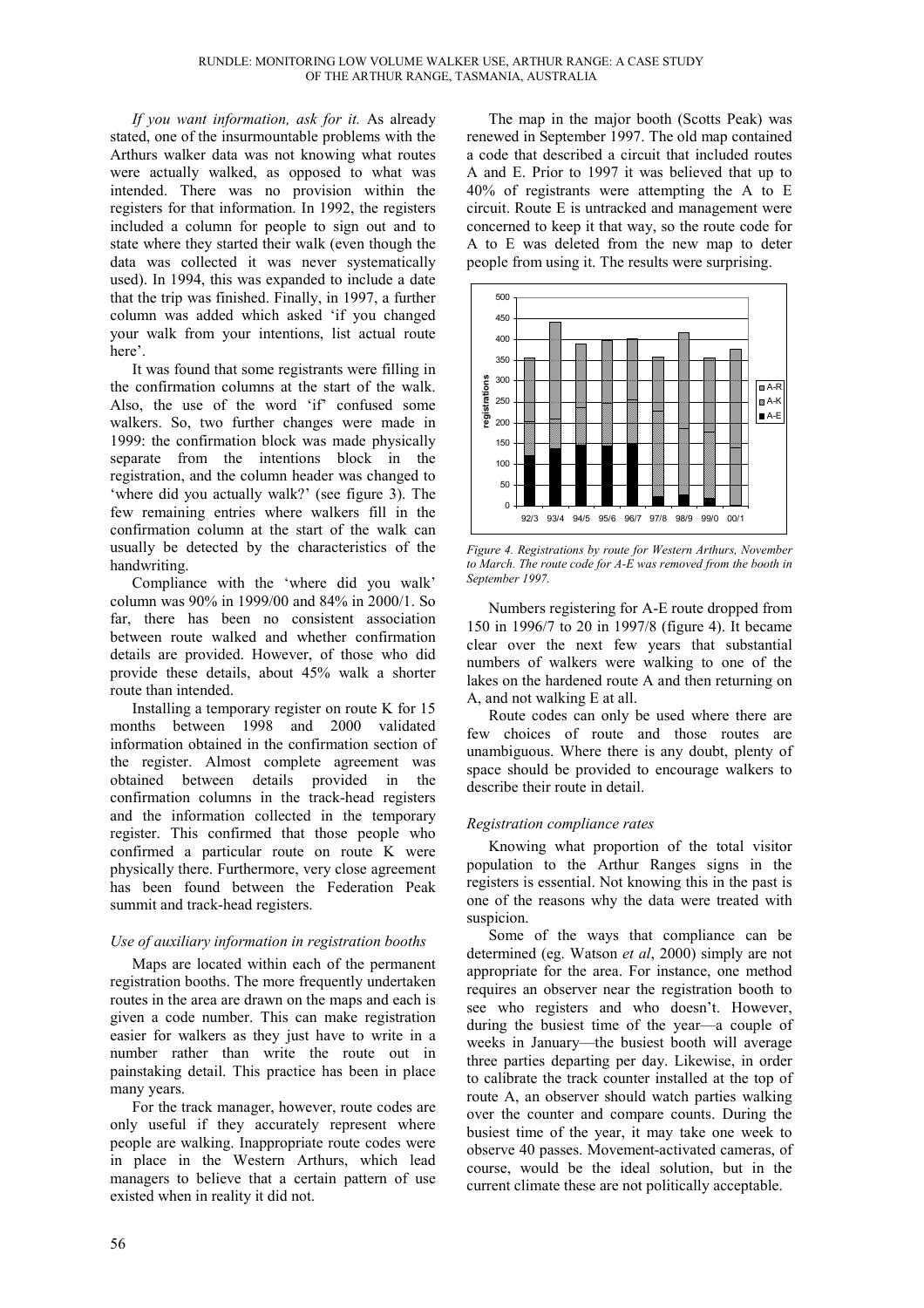

*Figure 5. Schematic segment map of intended and actual passes in the Arthur Range. Not to scale. The upper of the pair of numbers adjacent to each arrow denotes the intended number of passes for that segment, and the lower, the actual number of passes as determined by registration confirmation details*

The results of walker surveys conducted in a similar areas of the WHA over the past three years have suggested that the registration compliance rate for overnight walkers is 90% or higher.

## *Reporting*

Inaccessibility of data was the final problem identified with the Arthurs data. This was addressed in two ways.

Firstly, registration data is now published regularly as part of the routine yearly reporting cycle, along with frontcountry visitor numbers. Prior to this, data were published sporadically. While stating the obvious, if the data is not made available, the data will not be used.

The more difficult problem is knowing what to report, given the complexity of what is being reported. A simple approach, that has been received very favourably by managers and public alike, is a track segment map of walkers and/or passes per segment. This illustrates how use is distributed across the range, and how this differs when actual use is compared to intended use.

Given that most walkers' intended and actual routes are known, and that those routes are linear, it is a simple matter of allocating the number of passes or walkers to each defined track segment by some simple manipulations of the data (figure 5). These maps do not take registration compliance into account. Also, for those who do not confirm their route, it is assumed that they completed what they intended.

As a crude guide to the accuracy of the system, track counter readings can be compared against predicted number of actual passes. A seismic counter is installed at the location identified in figure 5. The counter is only crudely calibrated, in that Service staff check that it counts on single walker passes. Its behaviour under real life conditions is not known. These counters will record animal (wombat) passes as well, but these are not taken into account. However, the agreement between the predicted value and the counter value provides some reassurance that our predictions are not orders of magnitude in error, which is the first objective of the exercise.

#### **LIMITATIONS OF THE REVISED SYSTEM**

The system as described has proved to be useful when monitoring areas where routes are linear. When routes are more complex, as is the case in more open country where people do not stay on tracks, linear maps are not possible. However, zone maps can be produced instead.

Track-head registration data is not useful in predicting use of side-routes. Use of side-routes occurs on the spur of the moment and depends on weather and group dynamics.

The system is labour intensive and is not appropriate for high use areas. Roughly speaking, office time required for data handling is about eight hours per 1000 walkers.

#### **SUMMARY**

This paper has described the process by which the walker monitoring system in the Arthur Range was improved by implementing some simple and practical changes in system coordination, data handling and reporting. Another round of public consultation relating to management of walkers in the Arthur Range will proceed in 2002, and it is anticipated that the improved quality of data pertaining to use of the range will assist in providing better environmental and recreational outcomes.

#### **ACKNOWLEDGEMENTS**

Maps are provided courtesy of Land Information Services and Planning Section,